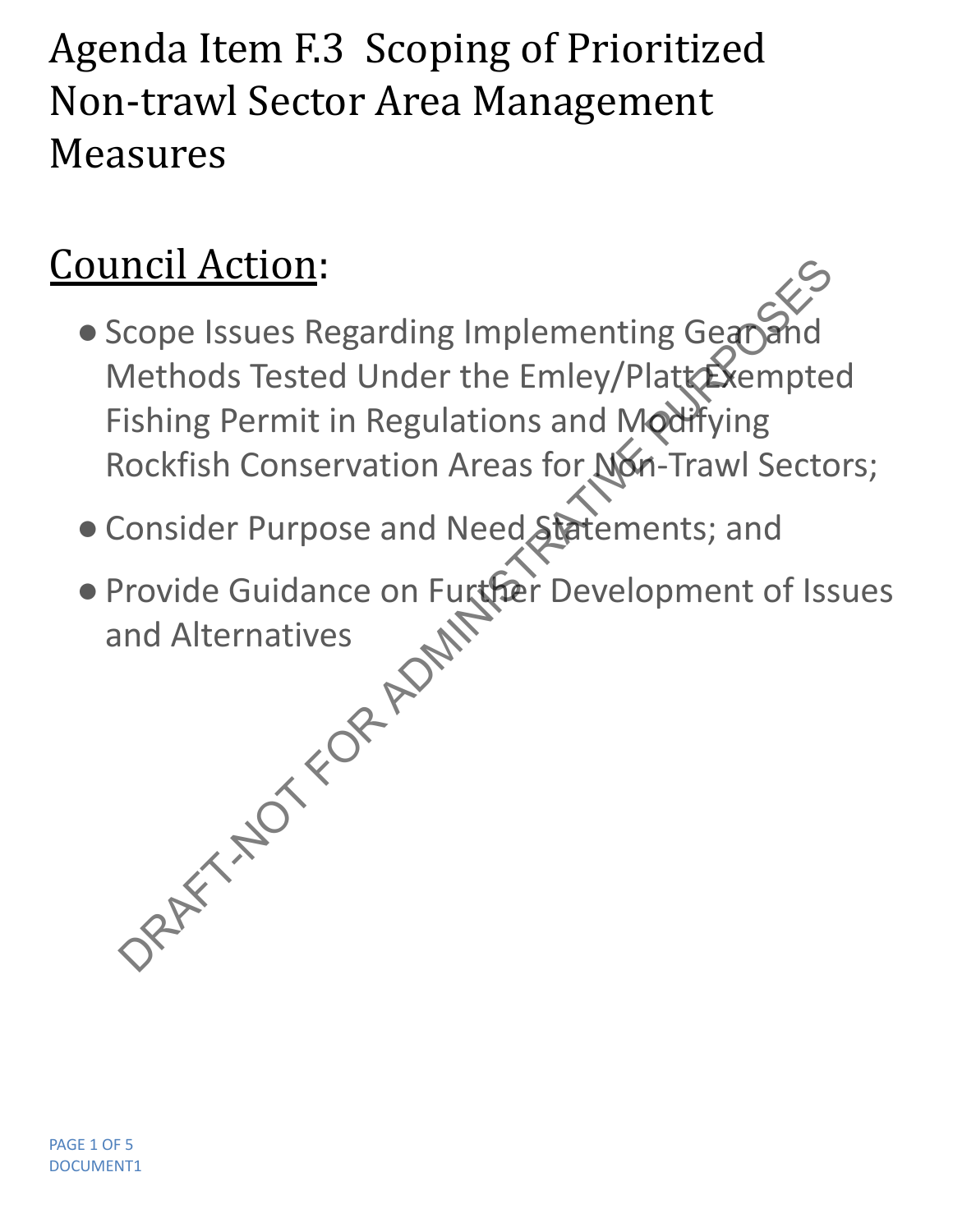Motion 1: I move the Council adopt the Draft Purpose and Need

The purpose of these proposed actions is to provide access to additional areas that are currently closed to groundfish fishing inside the Non-Trawl Rockfish Conservation Area (RCA). The Non-Trawl sector is presently unable to access many species of shelf rockfish where they are most abundant. The actions are needed to provide increased attainment of available healthy shelf rockfish species that largely reside inside the Non-Trawl RCA, thereby increasing their utilization and economic value of the groundfish fishery. The actions are also needed to help diversify fishing strategies in light of restrictive salmon and crab opportunities, provide more stable, year-round fishing opportunity, and expand opportunities to supply seafood, while bringing financial benefit to fishermen, communities, and the infrastructures they support. The additional access might be provided by 1) moving the existing Non-Trawl RCA boundaries, and/or 2) allowing groundfish fishing inside the Non-Trawl RCA using only select gears that minimize bottom contact. DRAFT-NOT THE TRANSFIRE SIGNAL TRANSFIRE THE CONDITION IS pected in the purpose inside the value of the conduction and conomic value of the purport of the purport of the given in light of restrictive salmon and crab opport

Moved by Marci Yaremko Second by Louis Zimm

Motion passed unan.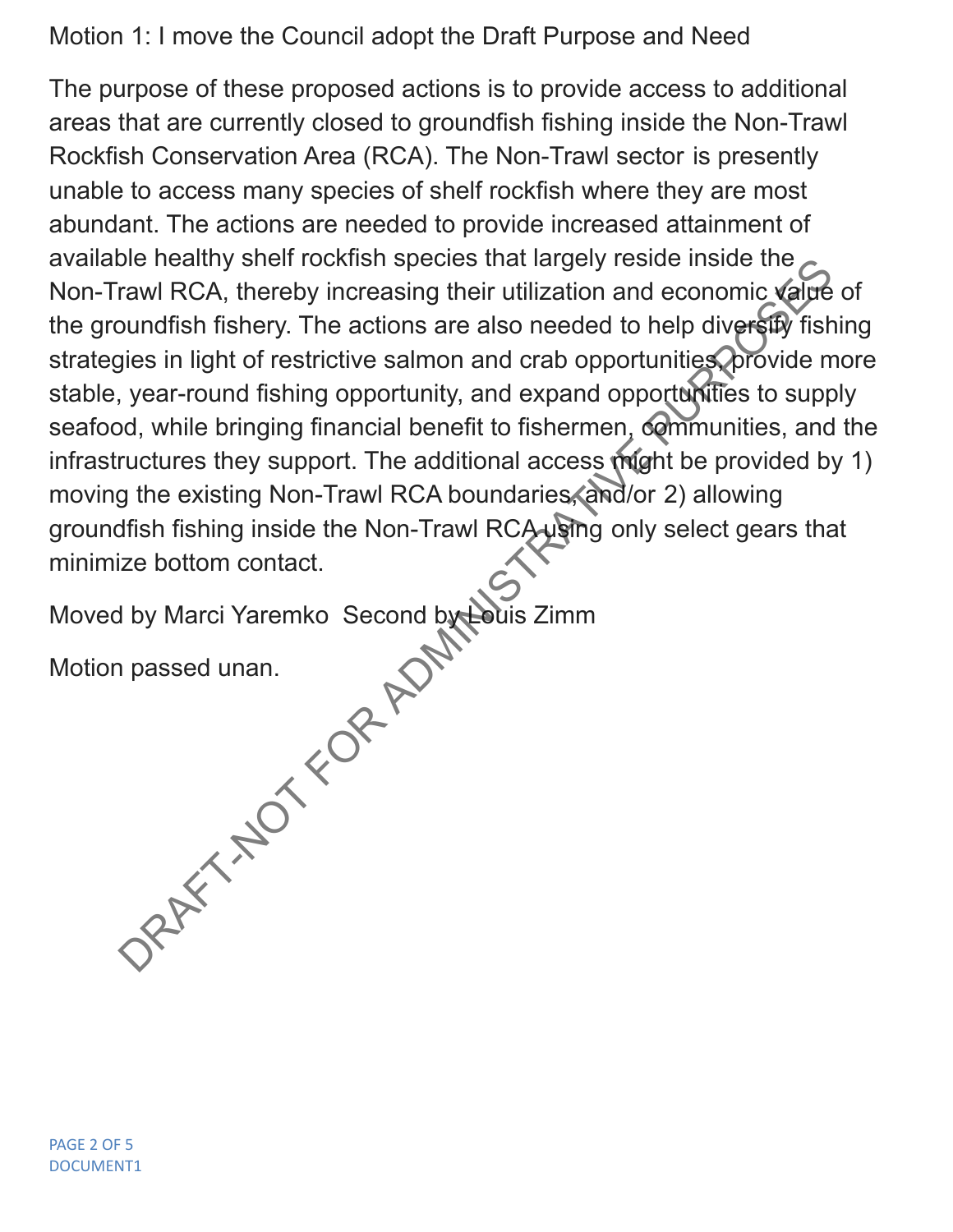Motion 2: I move the Council adopt the following:

Do not proceed with scoping the proposal for commercial salmon troll fishermen to retain shelf rockfish while fishing in the Non-Trawl RCA as part of this package. Consider possible inclusion of this item in the 2023-2024 specifications process, as the action would necessitate new off-the-top set-asides.

Moved by Marci Yaremko Second by Maggie Sommer Motion passed unan. But I had include part of this planting. Sometics the property of the inclusion of this item in the 2023-2024 specifical<br>sides.<br>Sides.<br>Ad by Marci Yaremko<br>and by Maggie Sommer<br>on passed unan.<br>DRAFT-NOT<br>SPART-NOT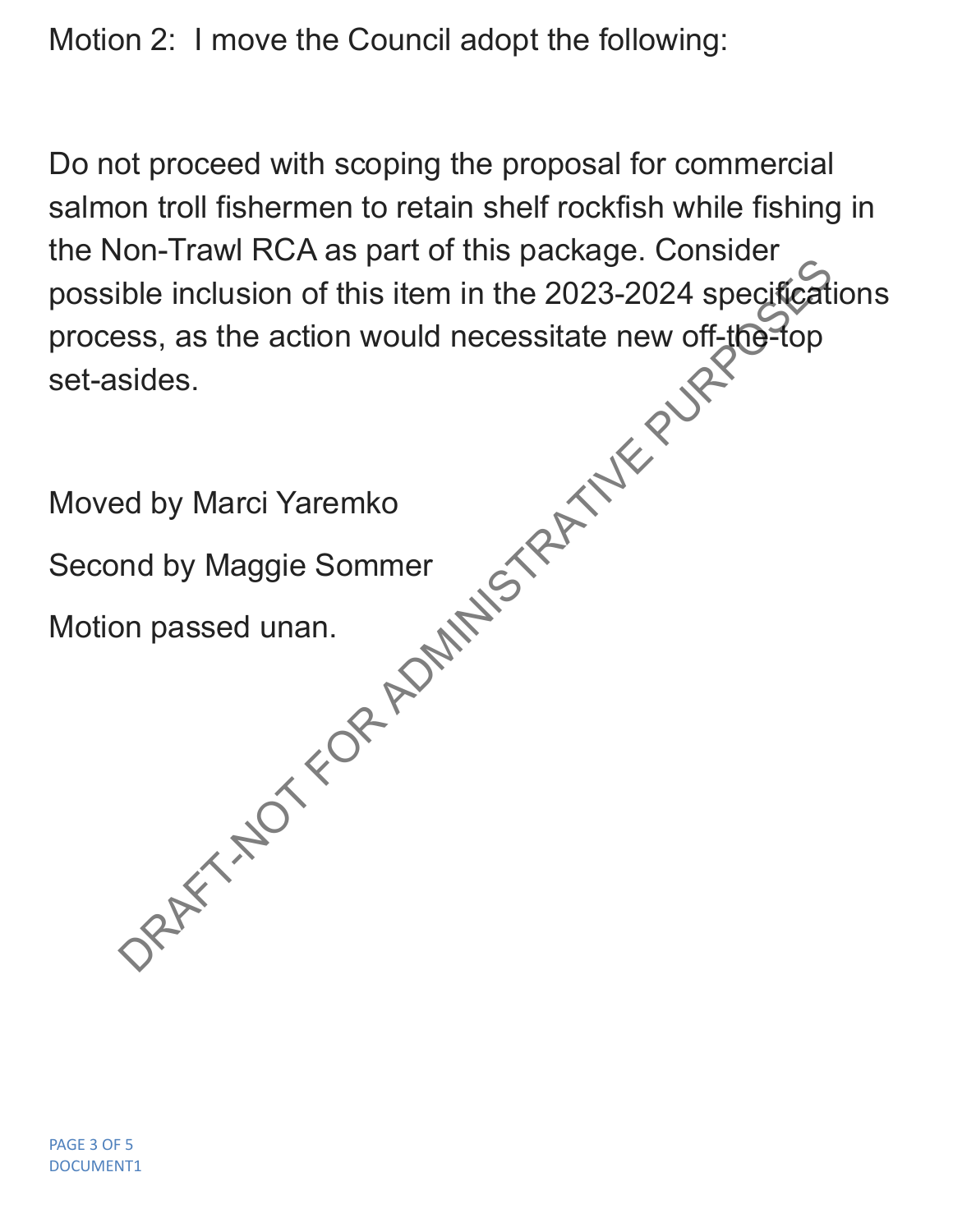Motion 3:

I move the Council continue to develop a range of alternatives that would move the existing Non-Trawl RCA boundaries, and/or allow groundfish fishing inside the Non-Trawl RCA using only select gears that minimize bottom contact, as follows:

1. GAP Summary Recommendation #1: Prioritize analysis of opening the existing non-trawl RCA to open access fisheries using hook-and-line gear, and excluding longline, dinglebar and pot/trap gear (Option 1 in the table at the end of Supplemental GAP report F.3.a)

2. GAP Summary Recommendation #2: Conduct a complementary analysis that considers how the LEFG fishermen can access their higher trip limits within the RCA, using hook-and-line gears.

3. GAP Summary Recommendation #5: Conduct a complementary analysis regarding RCA line modifications to allow LEFG access to areas of the RCA. (GAP Table 1, Options 2 and 3).

4. As the alternatives develop, engagement and technical assistance from NMFS would be appreciated on topics including but not limited to: current and future observer coverage and considerations, limited entry fixed gear permit regulations and endorsements, gear definitions, open access and limited entry declarations and trip limit provisions, and specific information on the known locations of sensitive, vulnerable or unique habitats, including structure-forming invertebrates, that occur within the nontrawl RCA. open access the mean look-and-line gear, and excluding longline, dinglebar and providing to the the end of Supplemental GAP report F.3.a)<br>
GAP Summary Recommendation #2: Conduct a complementary analysis readvisionside<br>
GRP

Moved by: Marci Yaremko Second by: Marc Gorelni

Amendment by Heather Hall; Second by Butch Smith

I move the Council amend the motion as follows:

3. GAP Summary Recommendation #5: Conduct a complementary analysis regarding RCA line modifications (Table 1, Options 2 and 3) to allow LEFG access to areas of the RCA. (GAP Table 1, Options 2 and 3). In addition to GAP options described in Table 1, RCA line modifications may also include discrete changes to the 100 fm RCA boundary in Washington north of 46°16' N. lat.

Amendment passed unan.

Main motion as amended passed unanimously.